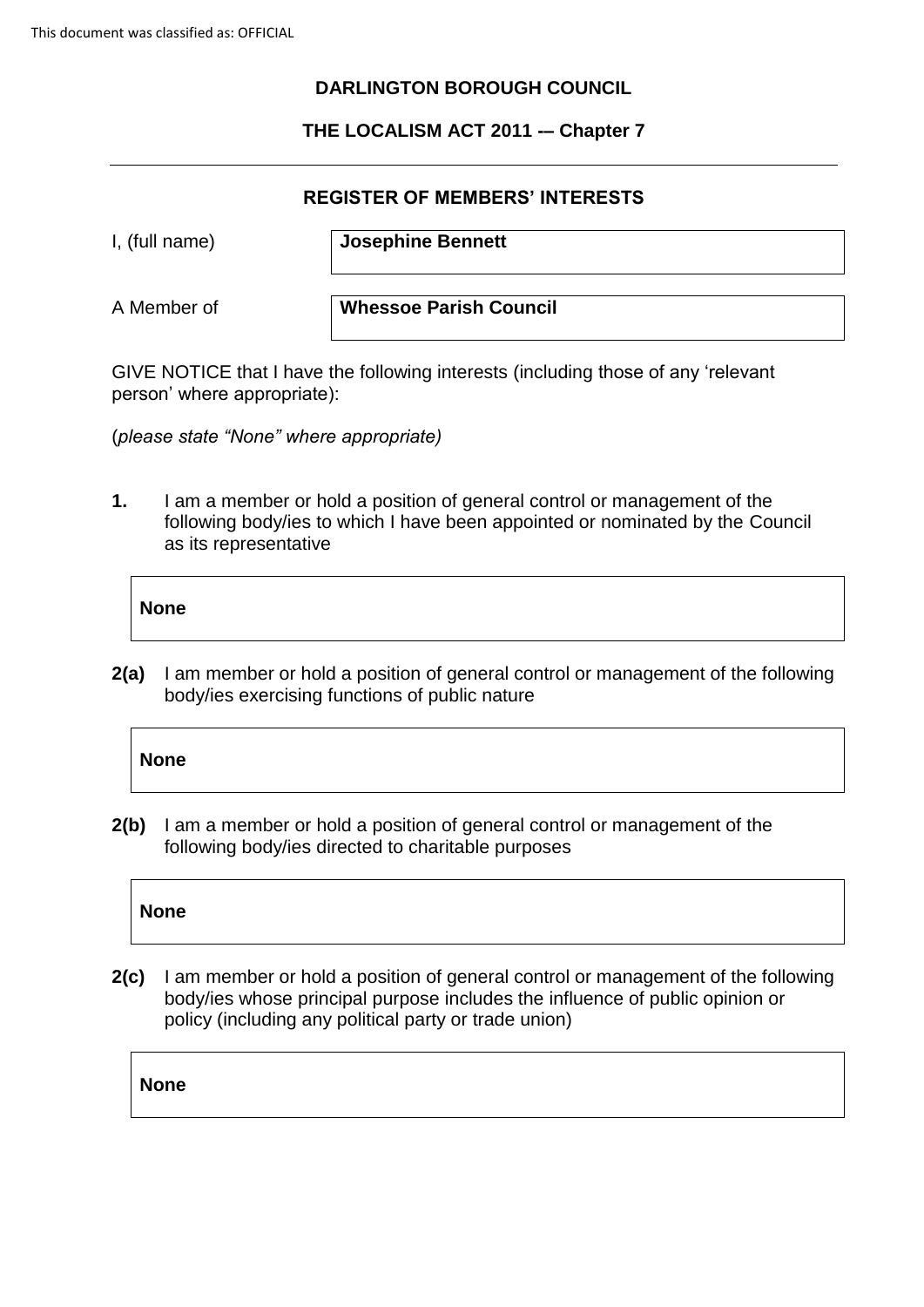## **3. Employment, office, trade, profession or vocation**

Details of employment, office, trade, profession or vocation, carried on for profit or gain (including the name of employer, business or trading name)

Member

**Hearing Aid Audiologist, Scrivens**

Spouse, Civil Partner or Cohabitee

**Foster Carer**

## **4. Sponsorship**

The names of any persons(s) or body(ies) who have made payment or provision of any other financial benefit (other than from the Council) in respect of expenses incurred by you in carrying out your duties as a member or towards your election expenses. This includes any payment or financial benefit from a trade union

Member

**None**

Spouse, Civil Partner or Cohabitee

**None**

## **5. Contracts**

Description of any contract which is made between you or your spouse/civil partner/ cohabitee, or a body in which you or your spouse/civil partner/ cohabitee has a beneficial interest **(**see note below) and the Council, under which goods or services are to be provided or works are to be executed; and which has not been fully discharged

Member

**None**

Spouse, Civil Partner or Cohabitee

**None**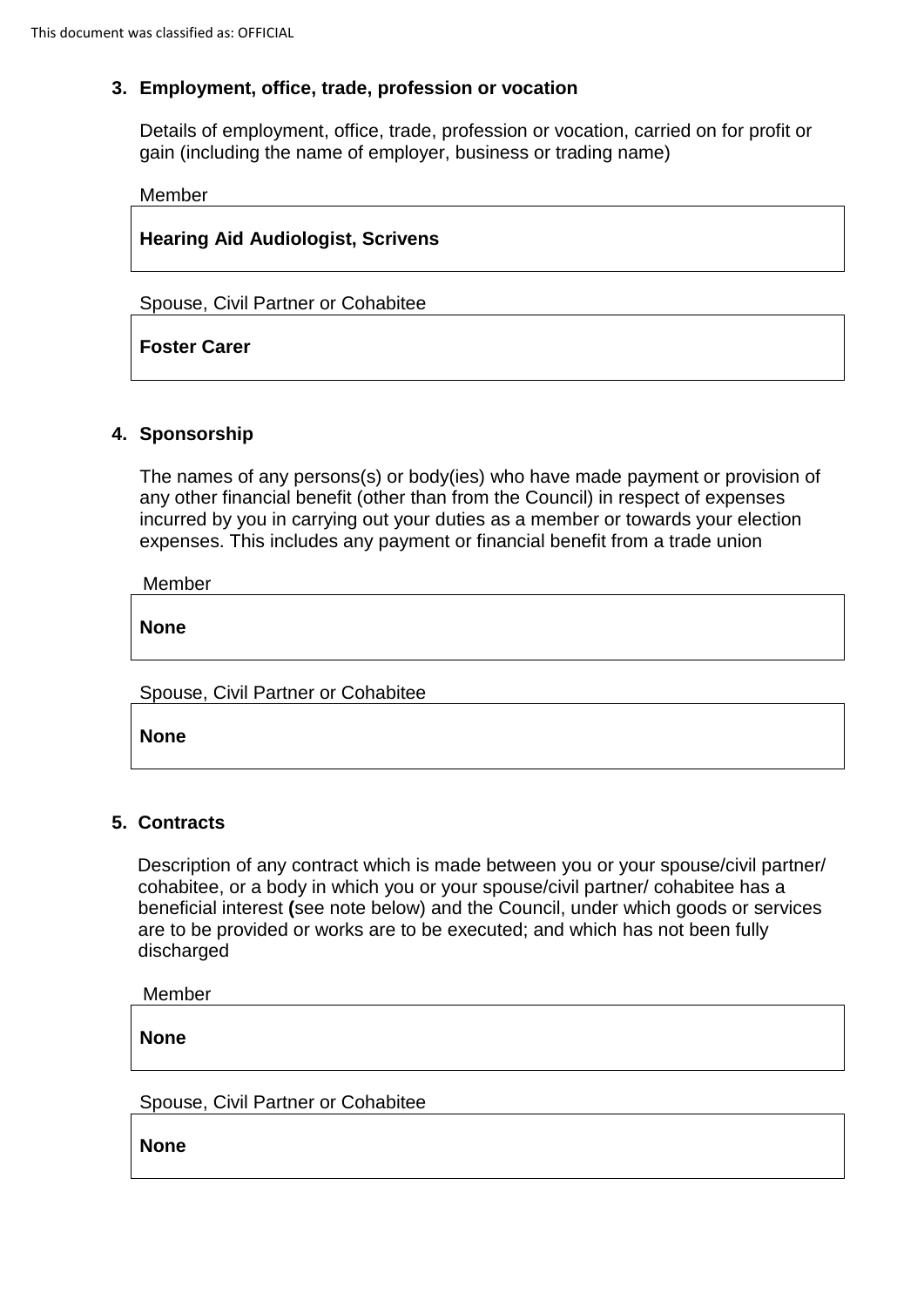#### **6. Land**

Any beneficial interest in land, which is in the area of the authority, giving the address or other description (*sufficient to identify the location)* of land

#### Member

**Co-owner (David Woodley) 5 Marazion Drive, Darlington, DL3 0ZR Falmouth Drive, DL3 0ZS**

Spouse, Civil Partner or Cohabitee **David Woodley (co-owner) 5 Marazion Drive, Darlington, DL3 0ZR Falmouth Drive, DL3 0ZS**

#### **7. Licences**

 Any licence (alone or jointly with others) to occupy land for a month or longer, in the area of your authority, giving the address or other description (*sufficient to identify the location)* of land

Member

**None**

Spouse, Civil Partner or Cohabitee

**None**

## **8. Corporate Tenancies**

Any tenancy where (to my knowledge) the landlord is the Council and the tenant is a body in which you or your spouse/ civil partner/ cohabitee has a beneficial interest (see note below)

Member

**None**

Spouse, Civil Partner or Cohabitee

**None**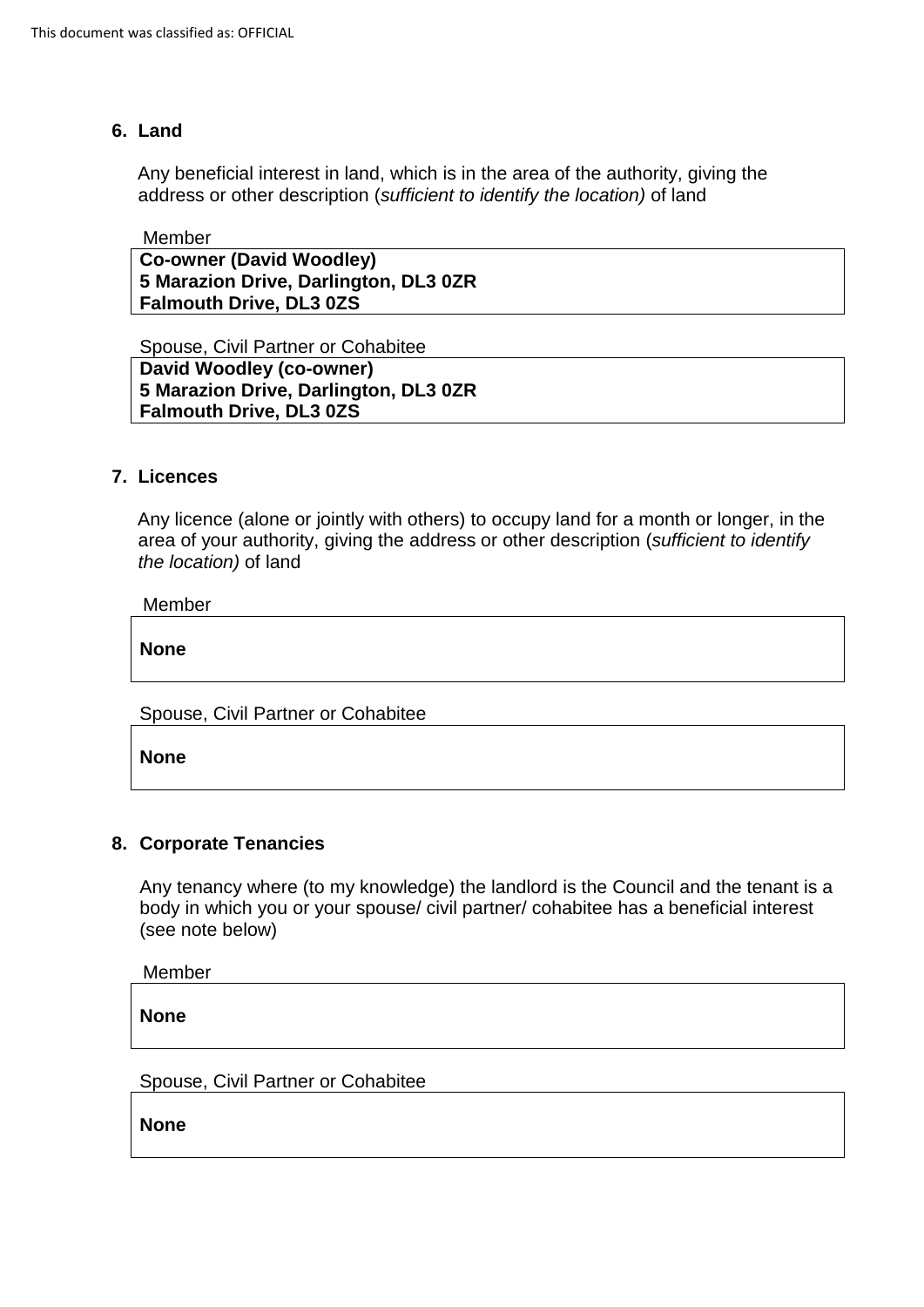## **9. Securities**

Details of any beneficial interest in securities of a body where that body (to your knowledge) has a place of business or land in the area of the Council, and either the total nominal value of securities (see note below) exceeds £25,000 or one hundredth of the total issued share capital of that body; or if the share capital of that body is more than one class, the total nominal value of the shares of any one class in which the relevant person has a beneficial interest exceeds one hundredth of the total issued share capital of that class

Member

**None**

Spouse, Civil Partner or Cohabitee

**None**

I undertake to observe the Code of Conduct that has been adopted by Darlington Borough Council and I will within 28 days of becoming aware of any new interest or change to any interest registered, submit an updated declaration of interest form to the Monitoring Officer.

| Signed                         | Dated |
|--------------------------------|-------|
|                                |       |
| Received by Monitoring Officer | Dated |